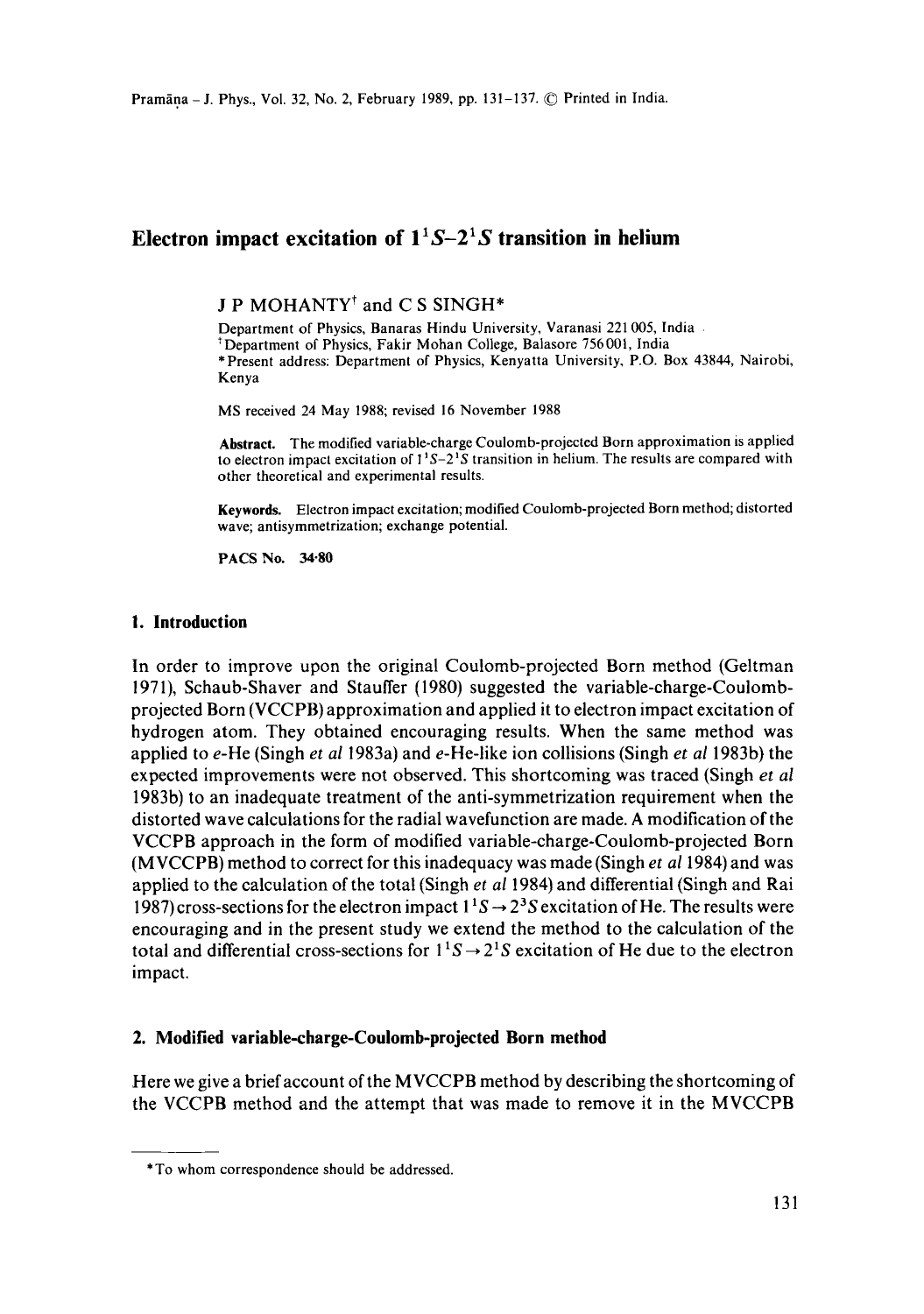method. The detailed description and formulae are contained in the review by Singh and Rai (1987).

A comparison of the original VCCPB method with distorted wave (DW) approximations (Scott and McDowell 1975; Bhatia and Temkin 1977; Baluja *et al* 1978) shows that the VCCPB method is a form of distorted wave approximation in which distortion of the continuum electron wavefunction is considered only in the final channel. The basic difference between the DW approximations and the VCCPB method is the following. In the VCCPB method distortion is included in the final channel and the total wavefunction there assumed to be a simple product (no antisymmetrization) of the atomic wavefunction and the distorted wavefunction for the incident electron while solving the Schrödinger equation for the system to get the radial function for the distorted wave. The initial channel total wavefunction is suitably antisymmetrized but the free electron is now represented as a plane wave (no distortion). On the contrary, in the distorted wave approach the free electron wavefunction includes the effect of distortion together with the proper antisymmetrization of the total wavefunction while solving the Schrödinger equation for the total system to get the radial function for the distorted wave. The effect of antisymmetrization introduces an 'exchange potential' in the radial equation to be solved for the distorted wave, in addition to the static potential which causes the distortion. This 'exchange potential' (also known as symmetrization potential), which is included in the radial equation for the distorted wave in DW methods, is missing in the VCCPB method.

In order to remove the shortcoming of the VCCPB method we have modified it and have taken the prior form of the T-matrix. While solving for the radial functions to the distorted wavefunctions for the continuum electron in the final and initial channels the final channel wavefunction  $(\psi_f^-)$  is properly antisymmetrized and the initial channel total wavefunction is taken as a simple product function without antisymmetrization. Since  $\psi_f^-$  is properly antisymmetrized, the distorted wavefunction for the free electron in that channel is forced to satisfy the symmetry constraint imposed by the antisymmetrization of the total wavefunction. Thus the radial part of the distorted wave of the continuum electron in the final channel satisfies an inhomogeneous differential equation and the distortion is due to the static potential plus the inhomogeneity term (exchange potential). The inhomogeneity term arises due to the antisymmetrization of the total wavefunction in that channel. In the VCCPB method this antisymmetrization potential is missing from the differential equation to the radial function of the distorted wave. The radial part, in the MVCCPB method, of the distorted wave of the continuum electron in the initial channel satisfies a homogeneous differential equation and the distortion is due to the static potential only.

For the ground state  $(1^1S)$  of the helium atom we have used the Hartree-Fock wavefunction due to Byron and Joachain (1966) and the excited state wavefunction is taken from Van den Bos (1969).

## **3. Results and discussion**

We have used the same computer program as used earlier (Singh *et a11984).* In figure 1 the electron impact total excitation cross-section for  $1<sup>1</sup>S-2<sup>1</sup>S$  transition in helium obtained in the present calculation is compared with other theoretical results (Hidalgo and Geltman 1972; Thomas *et al* 1974; Winters 1974; Scott and McDowell 1975: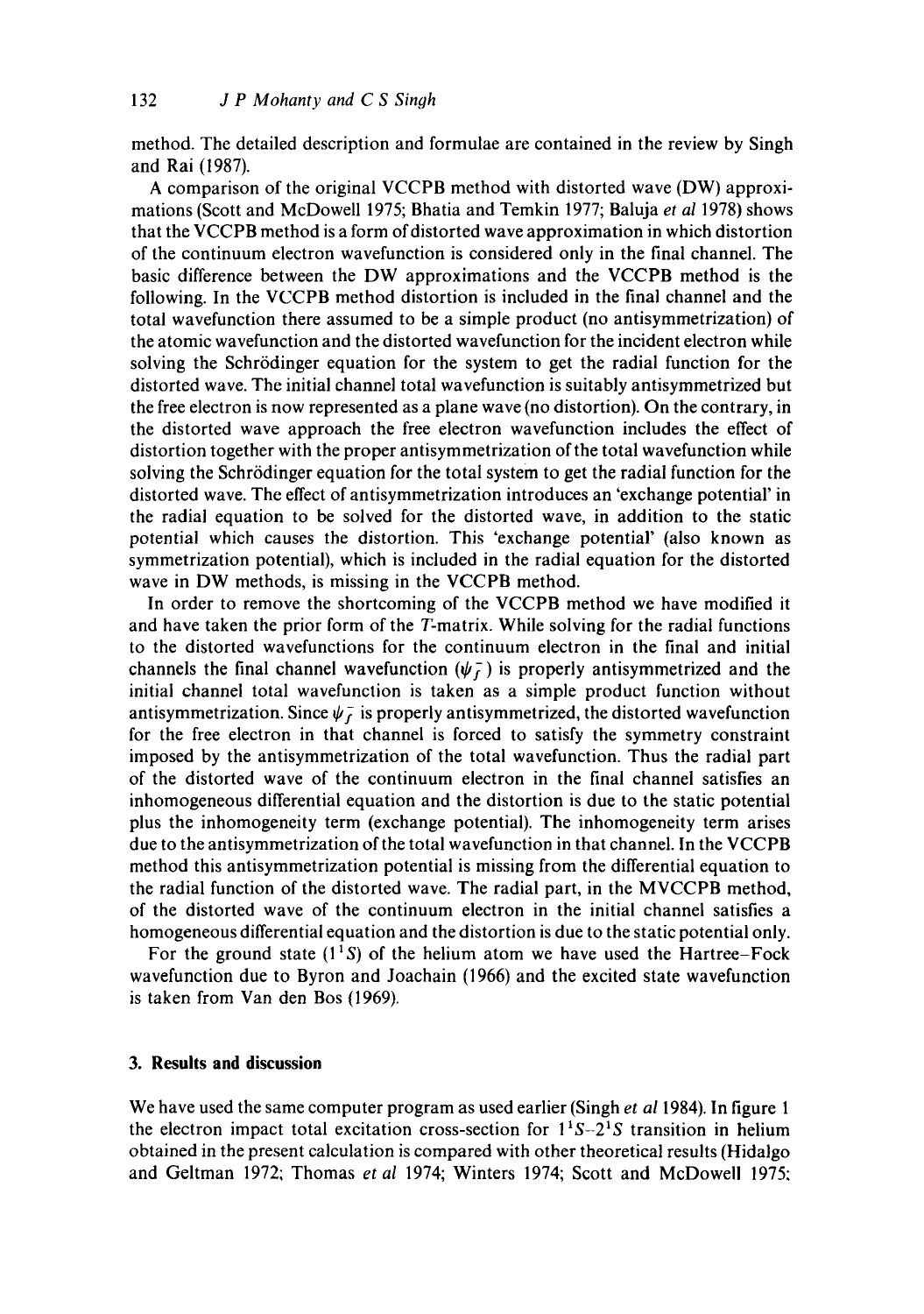

Figure 1. Total cross-section for  $2^1S$  excitation.

Felden and Felden 1977; Bhadra *et al* 1979; Fon *et al* 1980) and experimental (Vriens *et a!* 1960; Brongersma *et al* 1972; Rice *et al* 1972; Trajmar 1973; de Heer and Jansen 1977). We see that at low energies, where the VCCPB results are in very poor agreement with the experimental and other theoretical results (except for the R-matrix (Fon *et al*  1980) and close-coupling (Bhadra *et al* 1979) results), the MVCCPB results show better agreement. The experimental results of Rice *et al* (1972), below 50 eV, are not consistent with other experimental results. Their cross-sections are about a factor of two lower in this region. At higher energies ( $> 100 \text{ eV}$ ) all the results converge towards one another except the DWPO results due to Scott and McDowell (1975).

In figure 2 we have compared the differential cross-section results for the  $1^1S-2^1S$ excitation at 29.6 eV impact energy with other experimental and theoretical results. We see that except the first Born results (Fon *et al* 1980), every calculation shows a minimum. The present results are close to the results of Scott and McDowell (1975) at both low and high angles; however, at intermediate angles the present results are closer to the R-matrix (Fon *et al* 1980) and close coupling calculations (Bhadra *et al* 1979)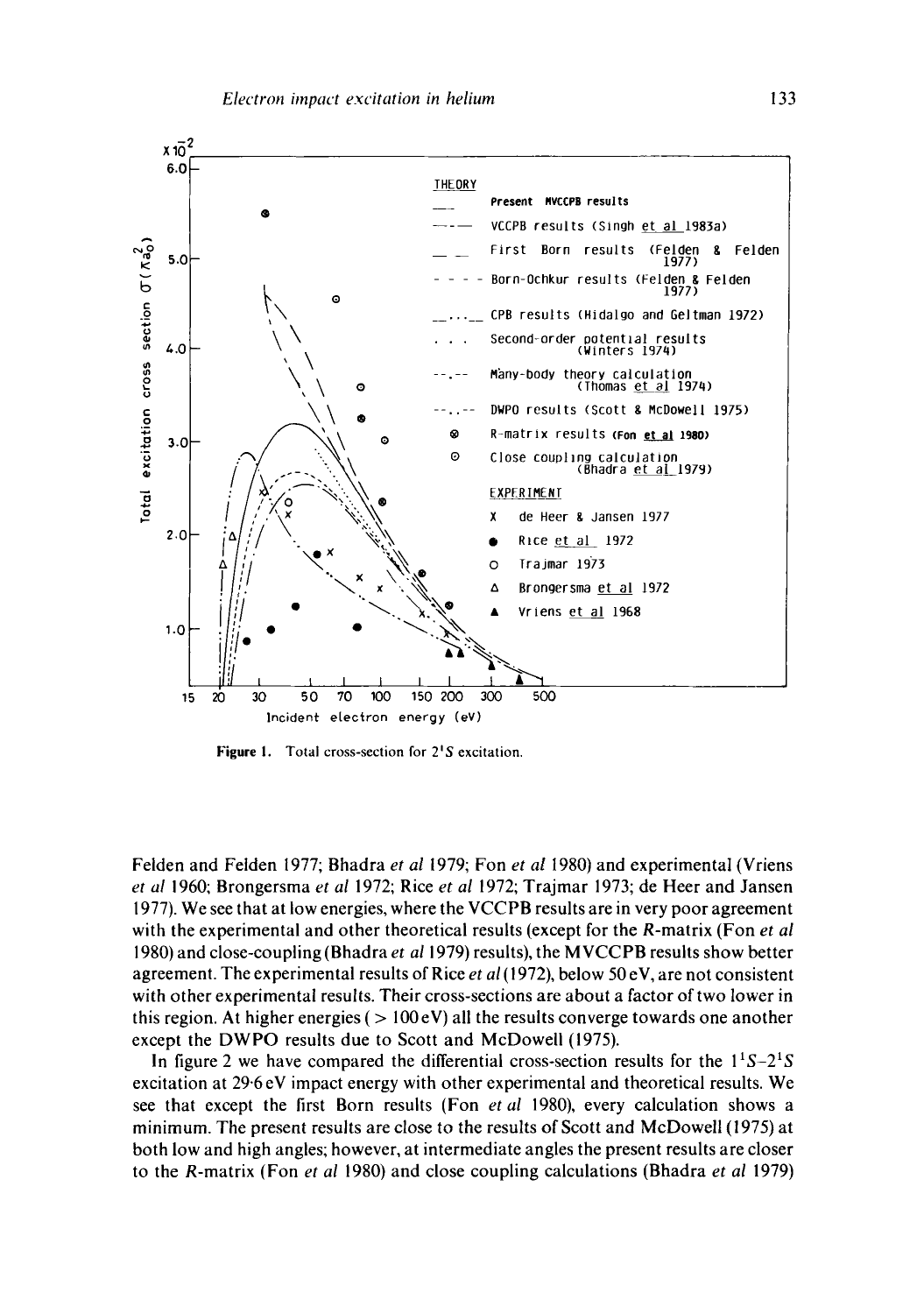

Figure 2. Differential cross-section for  $2^1S$  excitation at  $29.6eV$  electron impact energy.



Figure 3. Same as figure 2 but for 40.1 eV impact energy.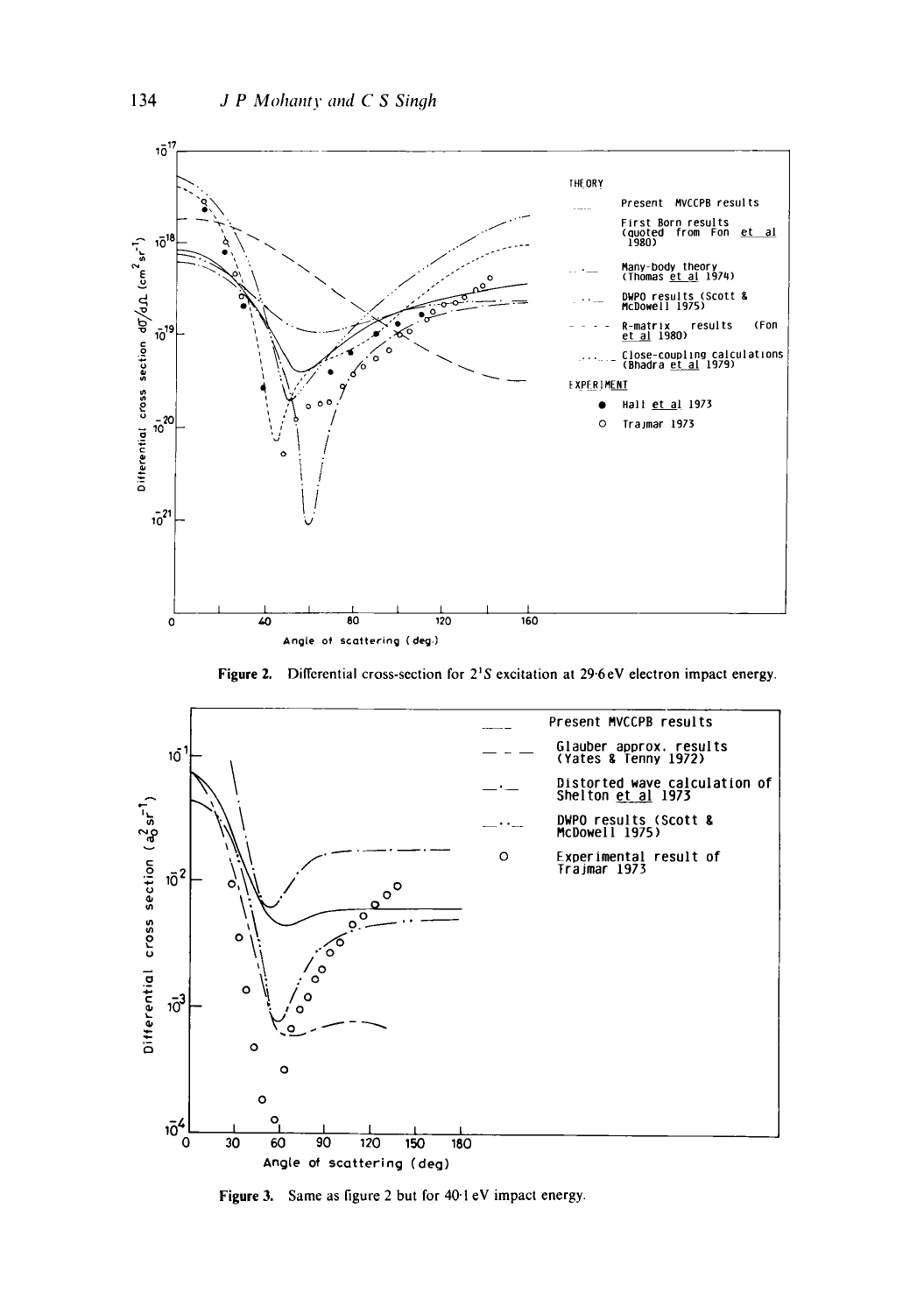

**Figure** 4. Same as figure 2 but for 100eV impact energy.

than to those of Scott and McDowell (1975)• All the theoretical results, except perhaps the R-matrix results, give poor agreement with the experimental results (Hall *et a11973;*  Trajmar 1973).

The differential cross-section results for impact energy 40.1 eV are shown in figure 3. None of the available theoretical results is in good agreement with the experimental results of Trajmar (1973). As in figure 2, our results here too are close to the results of Scott and McDowell at low and high angles but at intermediate angles the agreement is poor. At 100 eV (figure 4) our results show good agreement with experimental results due to Crooks (1972) as well as the second order potential calculations due to Bransden and Winters (1975).

The numerical results for total and differential cross-sections are also presented in table 1 for the  $1<sup>1</sup>S-2<sup>1</sup>S$  transition.

The comparison of our MVCCPB results with other theoretical calculations as well as the experimental results indicates that when solving the distorted wave of the continuum electron the wavefunction of the total system should be properly antisymmetrized so that the exchange potential is included in the radial equation for the distorted wave.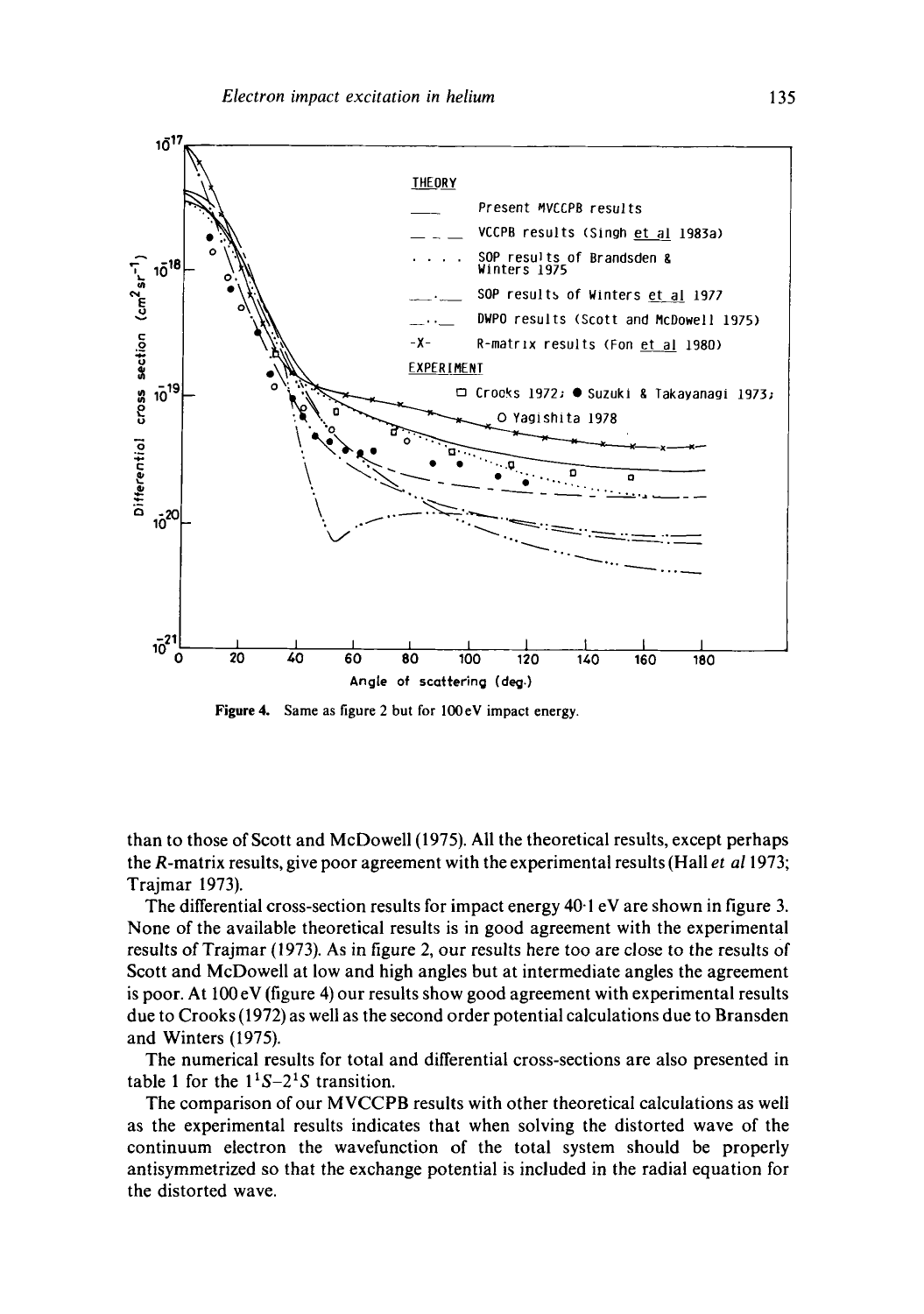|                     |             | $11S-21S$ excitation                      |             |            |            |  |
|---------------------|-------------|-------------------------------------------|-------------|------------|------------|--|
| $E^{\dagger}$ (eV)  | $29-6$      | $40-1$                                    | 60          | 80         | 100        |  |
| $\theta$ (deg)      |             | do<br>$\frac{1}{d\Omega}(a_0^2 S r^{-1})$ |             |            |            |  |
| 0                   | $3.03 - 2*$ | $6.66 - 2$                                | $1.05 - 1$  | $1.31 - 1$ | $1.49 - 1$ |  |
| 10                  | $2.70 - 2$  | $5.65 - 2$                                | $8.38 - 2$  | $9.70 - 2$ | $1.01 - 1$ |  |
| 20                  | $1.90 - 2$  | $3.54 - 2$                                | $4.49 - 2$  | $4.37 - 2$ | $3.84 - 2$ |  |
| 30                  | $1.06 - 2$  | $1.77 - 2$                                | $1.95 - 2$  | $1.68 - 2$ | $1.31 - 2$ |  |
| 40                  | $4.64 - 3$  | $8.42 - 3$                                | $9.45 - 3$  | $7.81 - 3$ | $5.84 - 3$ |  |
| 50                  | $1.90 - 3$  | $5.14 - 3$                                | $6.10^{-3}$ | $5.05 - 3$ | $3.82 - 3$ |  |
| 60                  | $1.46 - 3$  | $4.67 - 3$                                | $4.97 - 3$  | $3.89 - 3$ | $2.71 - 3$ |  |
| 70                  | $2.21 - 3$  | $5.07 - 3$                                | $4.41 - 3$  | $3.04 - 3$ | $2.20 - 3$ |  |
| 80                  | $3.43 - 3$  | $5.47 - 3$                                | $3.91 - 3$  | $2.57 - 3$ | $1.80 - 3$ |  |
| 90                  | $4.79 - 3$  | $5.74 - 3$                                | $3.56 - 3$  | $2.23 - 3$ | $1.50 - 3$ |  |
| 100                 | $6.14 - 3$  | $5.93 - 3$                                | $3.33 - 3$  | $1.93 - 3$ | $1.34 - 3$ |  |
| 110                 | $7.44 - 3$  | $6.02 - 3$                                | $3.13 - 3$  | $1.77 - 3$ | $1.17 - 3$ |  |
| 120                 | $8.69 - 3$  | $6.05 - 3$                                | $2.99 - 3$  | $1.64 - 3$ | $1.09 - 3$ |  |
| 140                 | $1.09 - 2$  | $6.05 - 3$                                | $2.83 - 3$  | $1.48 - 3$ | $9.57 - 4$ |  |
| 160                 | $1.23 - 2$  | $5.96 - 3$                                | $2.76 - 3$  | $1.41 - 3$ | $8.99 - 4$ |  |
| 180                 | $1.28 - 2$  | $5.99 - 3$                                | $2.73 - 3$  | $1.40 - 3$ | $907 - 4$  |  |
| $\sigma(\pi a_0^2)$ | $2.81 - 2$  | $3.23 - 3$                                | $2.91 - 2$  | $2.46 - 2$ | $2.08 - 2$ |  |

Table 1. Differential and total cross-sections for 2<sup>1</sup>S excitation of helium.

<sup>†</sup>Incident electron energy. \*Superscripts denote the power of ten by which the number is to be multiplied.

#### **References**

Baluja K L, McDowell M R C, Morgan Lesley A and Myerscough Valerie 1978 J. Phys. **B11** 715 Bhadra K, Callaway J and Henry R J W 1979 *Phys. Rev.* AI9 1841 Bhatia A K and Temkin A 1977 *J. Phys.* BI0 2893 Bransden B H and Winters K H 1975 J. *Phys.* B8 1236 Brongersma H H, Knoop F W and Back C t972 *Chem. Phys. Lett.* 13 16 Byron F W and Joachain C J 1966 *Phys. Rev. 146 1*  Crooks G B 1972 Ph.D. Thesis, University of Nebraska de Heer F J and Jansen R J J 1977 *J. Phys.* BI0 3741 Felden M M and Felden M A 1977 *Can, d. Phys.* 55 396 Fon W C, Berrington K A and Kingston A E 1980 *J. Phys.* BI3 2309 Geltman S 1971 J. Phys. **B4** 1288 Hall R J, Joyez G, Mazean J, Reinhardt J and Schermann C 1973 J. *Phys. (Paris) 34* 827 Hidalgo M B and Geltman S 1972 *J. Phys.* B5 617 Rice J K, Truhlar D G, Cartwright D C and Trajmar S 1972 *Phys. Rev.* A5 762 Schaub-Shaver J A and Stauffer A D 1980 *J. Phys.* BI3 1457 Scott T and McDowell M R C 1975 J. Phys. **B8** 1851 Shelton W N, Baluja K L and Madison D H 1973 *Proc. Eighth Int. Conf. on Physics of Electronic and Atomic Collisions* (Belgrade: Institute of Physics) Abstract pp 296 Singh C S and Rai D K 1987 *Pramana J. Phys.* 28 167 Singh C S, Rai S N, Srivastava R and Rai D K 1984 *Z. Phys.* A319 9 Singh C S, Srivastava R and Rai D K 1983a *Phys. Rev.* A27 302